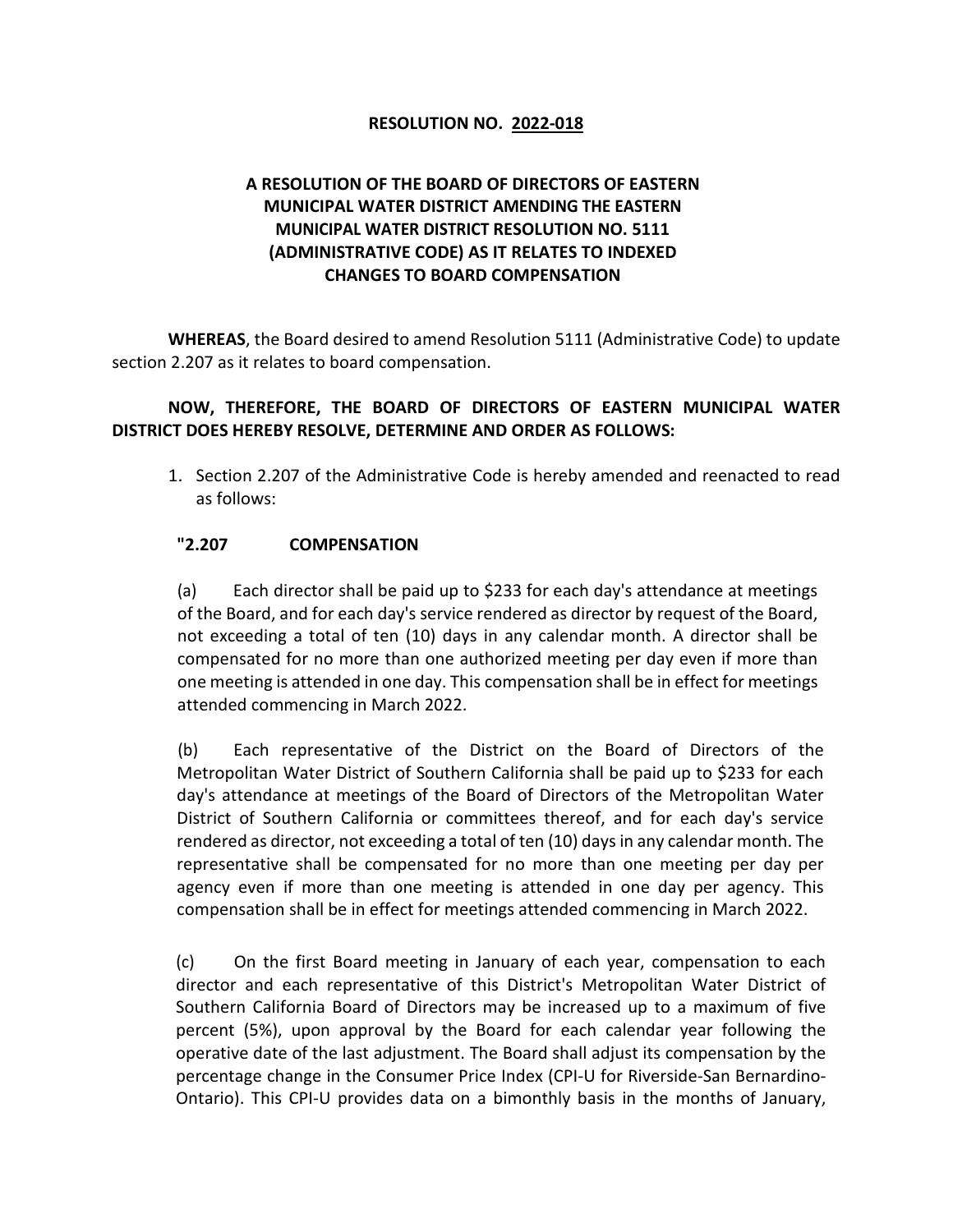March, May, July, September, or November. The calculation will utilize the average of the six data points from November to September and applied to the pay period which includes the first pay date in January of the following year, up to five percent (5%), and rounded to the nearest whole dollar unless a majority of the Board declines to accept the indexed change.

(d) The following meetings are designated by this policy as "requested by the Board" and do not require any further authorization or ratification to receive compensation pursuant to sections 2.207 (a) and (b) above and to receive reimbursement of expenses pursuant to section 2.208:

- (1) Board meetings;
- (2) Committee meetings;
- (3) Designated Ad Hoc Committee meetings;

(4) Designated representatives to outside agencies, such as Metropolitan Water District of Southern California, Santa Ana River Watershed Project Authority or the Western Riverside Council of Governments; and

(5) Designated representatives to non-profit professional organizations or working coalitions in which the District is an active participant such as ACWA, CASA, CalDesal or CSDA.

(e) Other meetings which may be compensable under sections 2.207 (a) and  ${b}$ ) and eligible for reimbursement of expenses pursuant to section 2.208 include the following meetings and other activities related to the District's business, subject to ratification of the Board's Executive Committee at a regularly scheduled meeting:

(1) Non-profit organization meetings, if the nonprofit organization is one created by or supported with funds or other contributions from the District;

(2) Service club meetings where a Director is making a presentation on behalf of the District;

(3) Meetings with District executive staff;

(4) Meetings a Director has with other elected officials or their employees, which do not include District staff;

(5) Meetings of the governing body of another agency, where a matter directly affecting the interests of the District is on the agenda and the Director is not a board member, employee or official compensated by the other agency;

(6) Educational seminars conducted by various organizations on topics related to water and wastewater issues;

(7) Meetings with vendors and/or contractors of the District; and

(8) Meetings with property owners on matters in which the property owner is seeking District approval or other consideration or on matters otherwise affecting the interests of the District.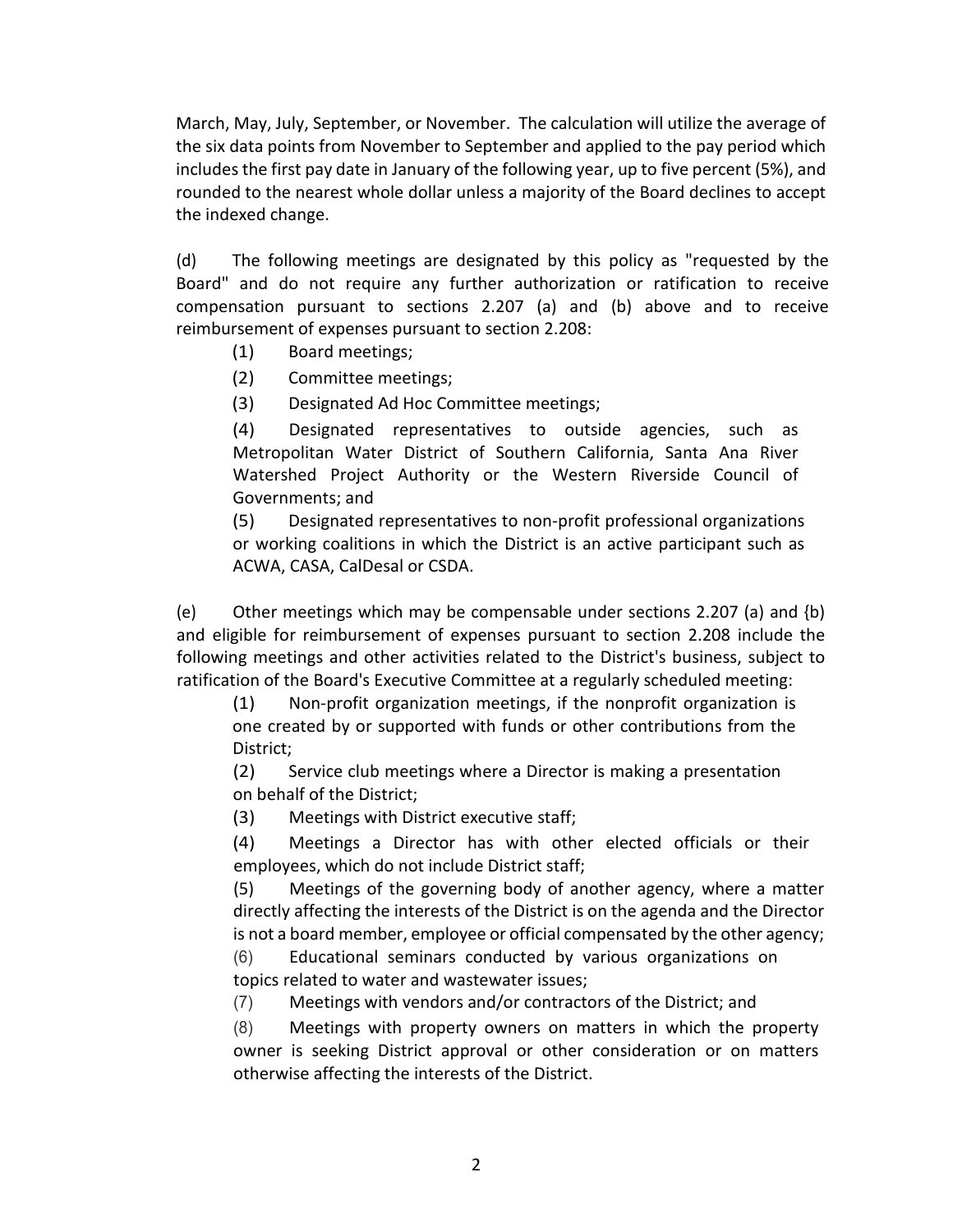(f) If advance approval of the Board is obtained, other meetings related to the District's business which may be compensable under sections 2.207 (a) and (b) and eligible for reimbursement of expenses pursuant to section 2.208 include:

- (1) Social or ceremonial events;
- (2) Service club meetings; and

(3) Nonprofit organization events, other than for non-profit professional organizations or working coalitions noted in 2.207 (d).

(g) Directors will not receive compensation or expense reimbursement for any of the following:

(1) Social or ceremonial events not pre-approved by the Board;

(2) Service club meetings not pre-approved by the Board;

(3) Nonprofit organization events {other than those noted in 2.207 (d)) not pre-approved by the Board;

{4) District-sponsored employee events including but not limited to luncheons or retirement events;

- {S) Parades, festivals, funerals, weddings or holiday events; and
- {6) Meetings of partisan political organizations.

(h) At least annually, the Board shall determine its designated representatives to committees, outside agencies and other organizations.

(i) Directors shall submit claims for compensation. The Secretary of the Board shall authorize payment for meetings and service and shall report such payments at the next regular meeting of the Executive Committee following the month of submittal at which time the Board may ratify or disapprove payment of the claim(s). Any recommendations of the Executive Committee to disapprove payment of a claim will be forwarded to the

full Board for action."